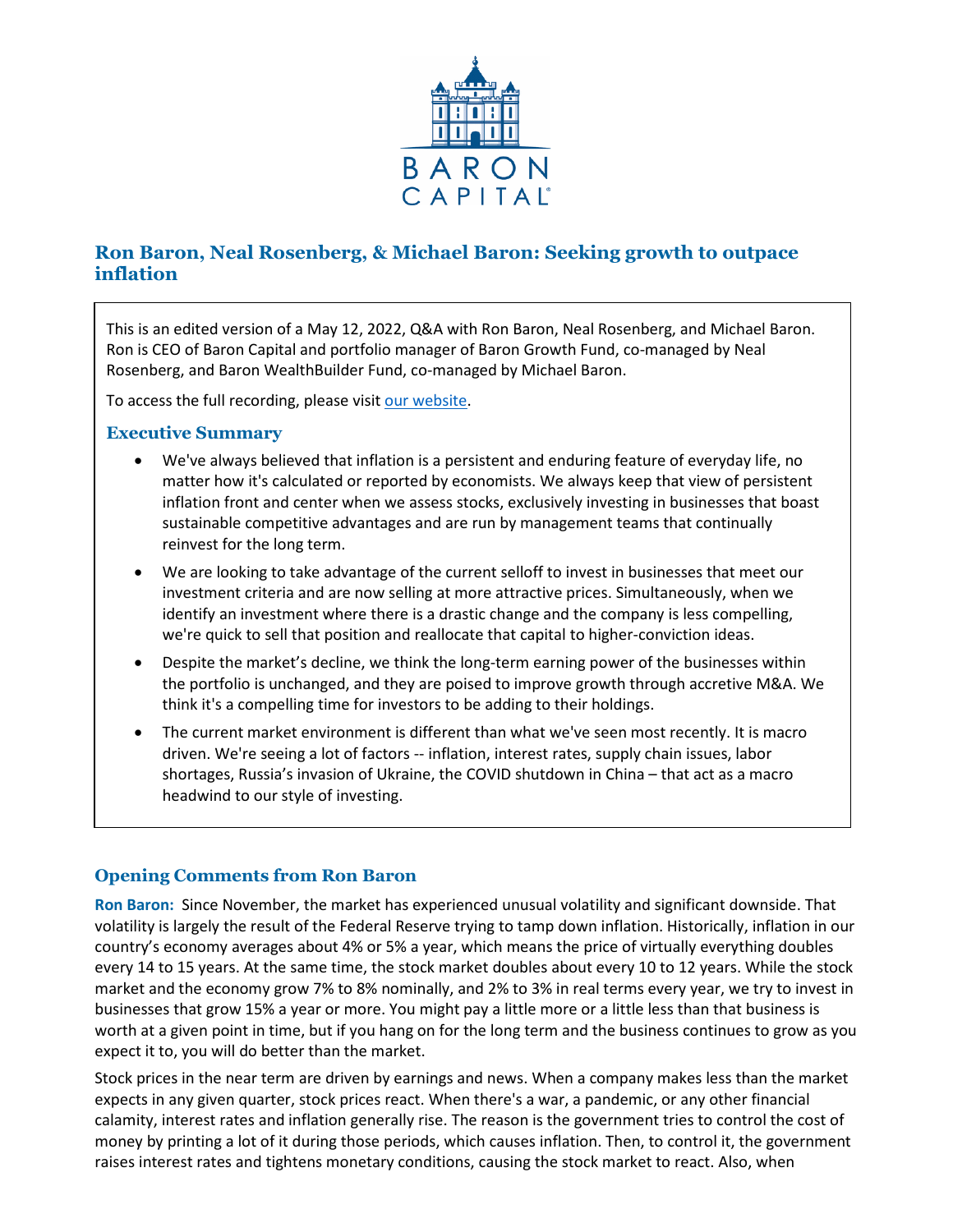businesses earn less in a quarter than expected, stock prices will react violently. When those events occur, we believe that's an opportunity to invest in those businesses that are going to outpace inflation over the long term.

## **Baron Growth Fund**

#### *Can you recap the Fund's performance in the first quarter of 2022?*

**Neal Rosenberg:** Both equity and fixed income markets declined. On the equity side, the S&P 500 Index declined 5% and the MSCI ACWI Index, which is a good international benchmark, also declined by 5%. On the fixed income side, U.S. Treasuries declined 6% and investment-grade credit declined 8%. Baron Growth Fund declined 13% in the quarter, which was similar to our benchmark, the Russell 2000 Growth Index, that declined just above 12%. The difference was mainly because we don't own energy stocks, which rallied almost 35% through March in the index. Performance has continued to be challenging into the second quarter, although as of the end of April, the Fund was running slightly ahead of its benchmark for the year. We're still optimistic on the long-term outlook.

#### *How is inflation impacting the portfolio?*

**Neal Rosenberg:** We've always believed inflation is a persistent and enduring feature of everyday life, no matter how it's calculated or reported by economists. Prices naturally rise every year, but now they're increasing at a faster rate than in recent history. We always keep that view of persistent inflation front and center when we assess stocks, exclusively investing in businesses that boast sustainable competitive advantages and are run by management teams that continually reinvest for the long term. That constant reinvestment helps a company expand its addressable markets and raise barriers to entry and protects them from competition which allows them to raise prices every year. We mainly invest in companies that incur high fixed costs to build their core asset but subsequently have high incremental margins on each new product sold. To accomplish this goal, these companies tend to sell products that use digital inputs, employ high levels of automation, and have almost no exposure to commodity prices.

We've seen our businesses exercise their pricing power more aggressively lately. During its most recent earnings call, market data vendor **FactSet Research Systems, Inc.** reported \$21 million of incremental revenue from price increases in the Americas; that's almost 50% greater than its historical annual price increase. Veterinary diagnostics leader **IDEXX Laboratories, Inc.** is realizing 4% to 5% price increases in 2022, which is almost two full percentage points greater than its historical average. And finally, **Vail Resorts Inc.** increased the price on its new season pass by 7.5%. That's meaningfully higher than the company's pre-COVID annual price increases in the 4% to 5% range. Most importantly, we think these price increases won't have any adverse impact on sales volume or customer retention rates. Consequently, while we're seeing higher prices across the economy, we think our businesses are well positioned to pass most of it along to their customers.

#### *Why don't you invest in energy stocks?*

**Neal Rosenberg:** We always emphasize favorable secular trends, sustainable competitive advantages, and durable pricing power. We don't invest in businesses that lack these traits. Given that, we see the energy industry confronting a growing range of secular challenges. The world is increasingly focused on controlling greenhouse gases and shifting to renewable energy sources. As a result, we're noticing exponential growth for electric vehicles [EVs], which many of our strategies are taking advantage of from an investment perspective. Eventually, that growth in EVs is going to reduce demand for traditional internal combustion engine vehicles and, ultimately, for oil. Next, a lot of these energy businesses sell a commodity product. Some might have modest differences in their cost structures, but in the end their products are fungible almost by definition. Most energy companies are price takers rather than price setters and their pricing is completely at the mercy of a wide range of variables that are far outside of their control. Finally, both prices and volumes of energy are cyclical and inconsistent with our five-plus year holding period.

While we choose not to invest in this space, there are periods when energy stocks increase dramatically. Such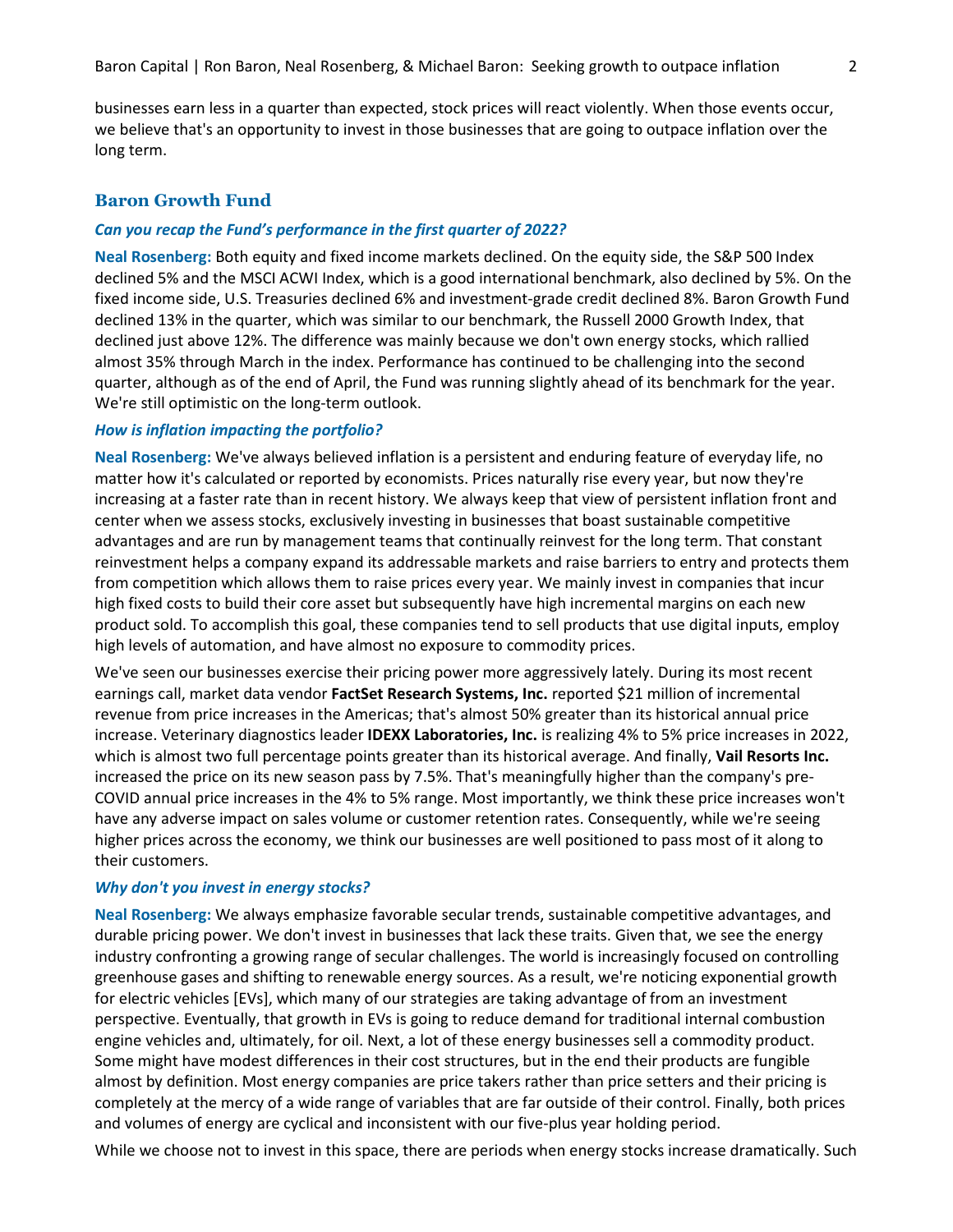was the case in the first quarter, when the energy sector of the Russell 2000 Growth Index rose 35%. However, we've always found these periods are short-lived and unpredictable. For example, over the past 10 calendar years, the energy sector generated an average annual return of -11.4%, against Baron Growth Fund's 17% annualized return during the same period. The sector is also extremely volatile – the average annualized return was -11% and calendar-year returns have included annual declines of 34%, 36% and 47%, in addition to 2021's 70% increase.

### *Are you doing anything different in the portfolio, given the elevated uncertainty and volatility?*

**Neal Rosenberg:** Clearly, there's a lot of focus among investors on high-level risks and developments. Everywhere you turn, you'll hear people debating things like the hawkish outlook from the Fed, higher energy prices, potential supply chain risks, disruption from the war in Ukraine, and the potential for a macroeconomic slowdown. Ultimately, we don't think that anybody can accurately predict the outcomes of those events; even so they would still need to assess what's already in reflected stock prices and how any of these uncertain outcomes could change short-term valuations. As a result, we don't try to aggressively reposition the portfolio to react to any of these potential variables. We are looking to take advantage of the current selloff to invest in businesses that meet our investment criteria and are now selling at more attractive prices. Simultaneously, when we identify an investment where there is a drastic change and the company is less compelling, we're quick to sell that position and reallocate that capital to higher-conviction ideas. We're constantly looking to improve the quality of the portfolio by owning best-in-class businesses at attractive prices and holding them for the long-term.

### *What's your outlook?*

**Neal Rosenberg:** As I mentioned before, almost all financial assets have declined significantly so far this year. High-quality growth stocks with long-duration earnings growth, and particularly those that benefited from the pandemic, have declined the most so far this year. Despite the market's decline, we think the long-term earning power of the businesses within the portfolio is unchanged and are also poised to improve their growth through accretive M&A. We think it's a compelling time for investors to be adding to their holdings.

# **Baron WealthBuilder Fund**

## *Let's start with a review of performance in this environment.*

**Michael Baron:** The Fund declined 13.4% in the first quarter, trailing the S&P 500 Index, which declined 4.6%. The longer-term performance remains quite strong with an annualized three-year return rate of 23.7%. We're making some changes to navigate this challenging time but by no means changing our commitment to the Baron Funds' style of investing.

We've had 98% of our assets in the top 20% of their categories since their inception, and over 73% of our mutual funds in the top 10% of their categories. That's what's produced a return of 500 basis points over the three-year period, and 400 basis points since inception.

The current market environment is different than what we've seen most recently. It is macro driven. We're seeing a lot of factors -- inflation, interest rates, supply chain issues, labor shortages, Russia's invasion of Ukraine, China's COVID shutdown – that are acting as a macro headwind to our style of investing. In this environment, it can be difficult for high-growth companies in particular, given the market's discounting of future earning streams and the higher cost of financing business expansion.

We don't necessarily think these headwinds will persist, but we've made changes on the margin. We've lowered our exposure to some high-growth portfolios like Baron Fifth Avenue Growth Fund, Baron Global Advantage Fund, and Baron Opportunity Fund. That said, we haven't lost confidence in these Funds, as the fundamentals of their holdings are strong. Many of the companies they own continue to grow at a tremendously fast pace. **Snowflake Inc.** grew over 100% this past year, **Zscaler, Inc.** grew 60%, and **Adyen N.V.** grew 46%, yet all were down 25% in this quarter.

Our small-cap Funds have also been hit hard. There's been a valuation reset on many of their businesses based on macro factors. **Floor & Décor Holdings, Inc.**, **Trex Company, Inc.**, and **SiteOne Landscape Supply,**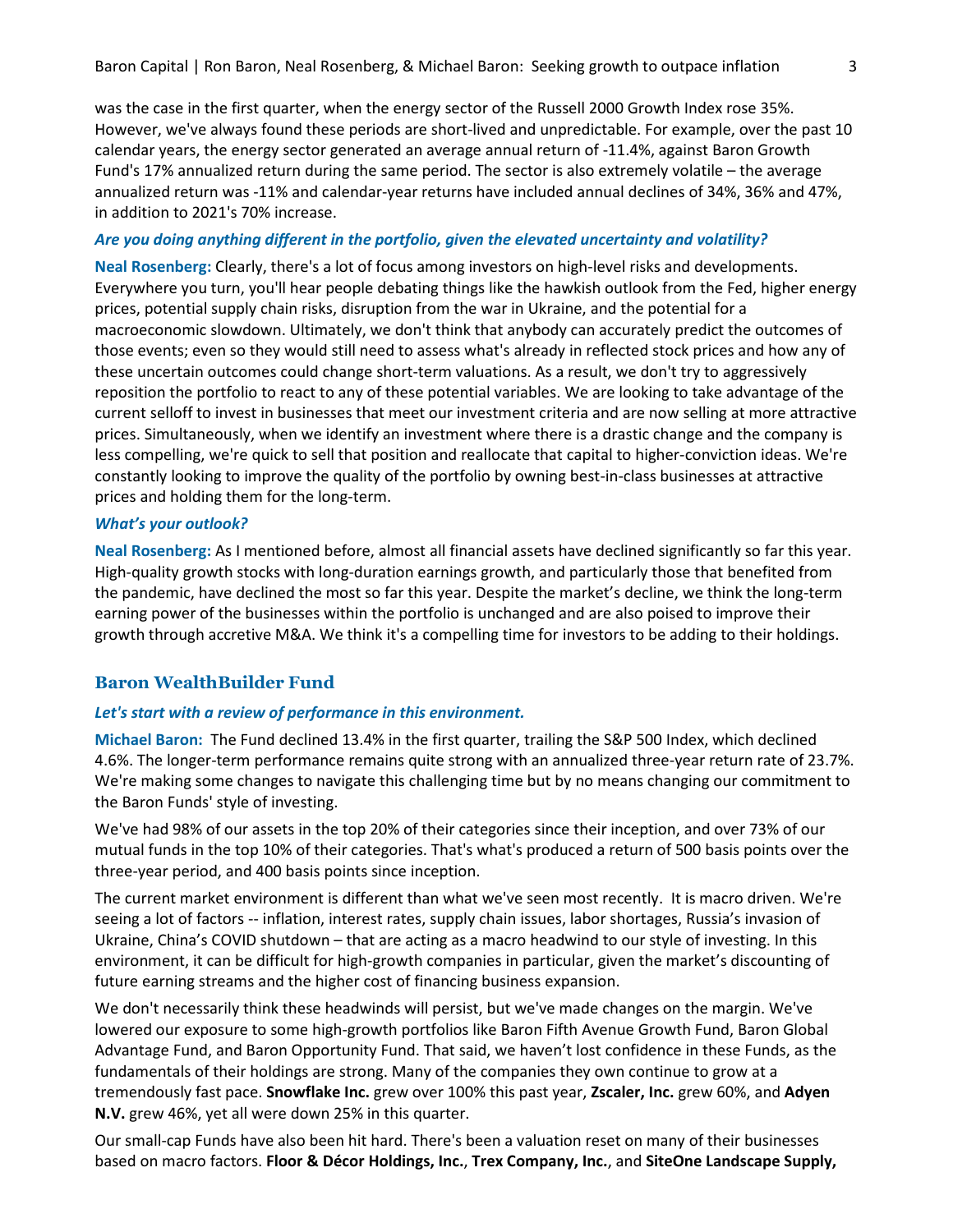Baron Capital | Ron Baron, Neal Rosenberg, & Michael Baron: Seeking growth to outpace inflation 4

**Inc.** are all businesses that have improved their positioning in their markets over the prior year but have traded down significantly. There's obviously a disconnect between fundamentals and valuations.

Our concentrated funds find companies that are growing in this difficult environment and investors are rewarding them. **Tesla, Inc.** is probably the best example. Well before the pandemic or the labor shortages and supply chain issues we are experiencing now, Tesla committed to developing a vertically integrated business, which helped cushion the company from the negative impact of these macro factors and contributed to 60% growth in 2021. We're also seeing real estate and financial businesses doing well in this macro environment. **Arch Capital Group Ltd.** is one example of many. Arch is an insurance company that can take advantage of firmer insurance pricing by underwriting more policies.

### *The Fund's tax efficiencies have been good and there haven't been huge capital gains. Is that deliberate?*

**Michael Baron:** From day one we wanted to be very tax efficient in how we manage this Fund, trying not to trigger taxable events when we rebalance the portfolio. People assume, "Oh, you made changes, selling one thing and buying something else. That's going to be taxable." That's not the case. We try to manage changes via flows. When we have inflows, we will invest at a different allocation than our current holdings, which is different than an ETF where you buy the exact portfolio at that moment in time. We're able to utilize flows to reallocate for existing shareholders and shift our positioning without creating a taxable event.

**Baron Growth Fund's** annualized returns for the Institutional Shares as of March 31, 2022: 1-year, 3.17%; 5 years, 16.93%; 10-years, 14.35%; Since Inception (12/31/1994), 13.64%. Annual expense ratio for the Institutional Shares as of September 30, 2021 was 1.03%. The **Russell 2000 Growth Index's** annualized returns as of March 31, 2022: 1-year, -14.33; 5-years, 10.33; 10-years, 11.21%; Since Fund Inception (12/31/1994), 8.19%.

**Baron WealthBuilder Fund's** annualized returns for the Institutional Shares as of March 31, 2022: 1-year, - 0.18%; 3-years, 23.66%; Since Inception (12/29/2017), 19.12%. Annual expense ratio for the Institutional Shares as of December 31, 2021 was 1.08%, but the net annual expense ratio was 1.05% (includes acquired fund fees of 1.06%, and net of the Adviser's fee waivers). The **S&P 500 Index's** annualized returns as of March 31, 2022: 1-year, 15.65%; 3-years, 18.92%; Since Fund Inception (12/29/2017), 15.25%. The **MSCI ACWI Index** annualized returns as of March 31, 2022: 1-year, 7.28%; 3-years, 13.75%.; Since Fund Inception (12/29/2017), 9.93%.

*The performance data quoted represents past performance. Past performance is no guarantee of future results. The investment return and principal value of an investment will fluctuate; an investor's shares, when redeemed, may be worth more or less than their original cost. For Baron WealthBuilder Fund, the Adviser reimburses certain Baron Fund expenses pursuant to a contract expiring on August 29, 2032, unless renewed for another 11-year term and the Fund's transfer agency expenses may be reduced by expense offsets from an unaffiliated transfer agent, without which performance would have been lower. Current performance may be lower or higher than the performance data quoted. For performance information current to the most recent month end, visit [www.BaronFunds.com](http://www.baronfunds.com/) or call 1-800-99BARON.*

Performance for the Institutional Shares prior to 5/29/2009 is based on the performance of the Retail Shares, which have a distribution fee. The Institutional Shares do not have a distribution fee. If the annual returns for the Institutional Shares prior to 5/29/2009 did not reflect this fee, the returns would be higher.

**Risks**: Specific risks associated with investing in smaller companies include that the securities may be thinly traded and more difficult to sell during market downturns. Even though **Baron Growth Fund** is diversified, it may establish significant positions where the Adviser has the greatest conviction. This could increase volatility of the Fund's returns. **Baron WealthBuilder Fund** is a non-diversified fund because it invests, at any given time, in the securities of a select number of Baron mutual funds (the "Underlying Funds"), representing specific investment strategies. The Fund can invest in funds holding U.S. and international stocks; small-cap, small to mid-cap, large-cap, all-cap stocks; and specialty stocks. Each of the Underlying Funds has its own investment risks, and those risks can affect the value of the Fund's investments and therefore the value of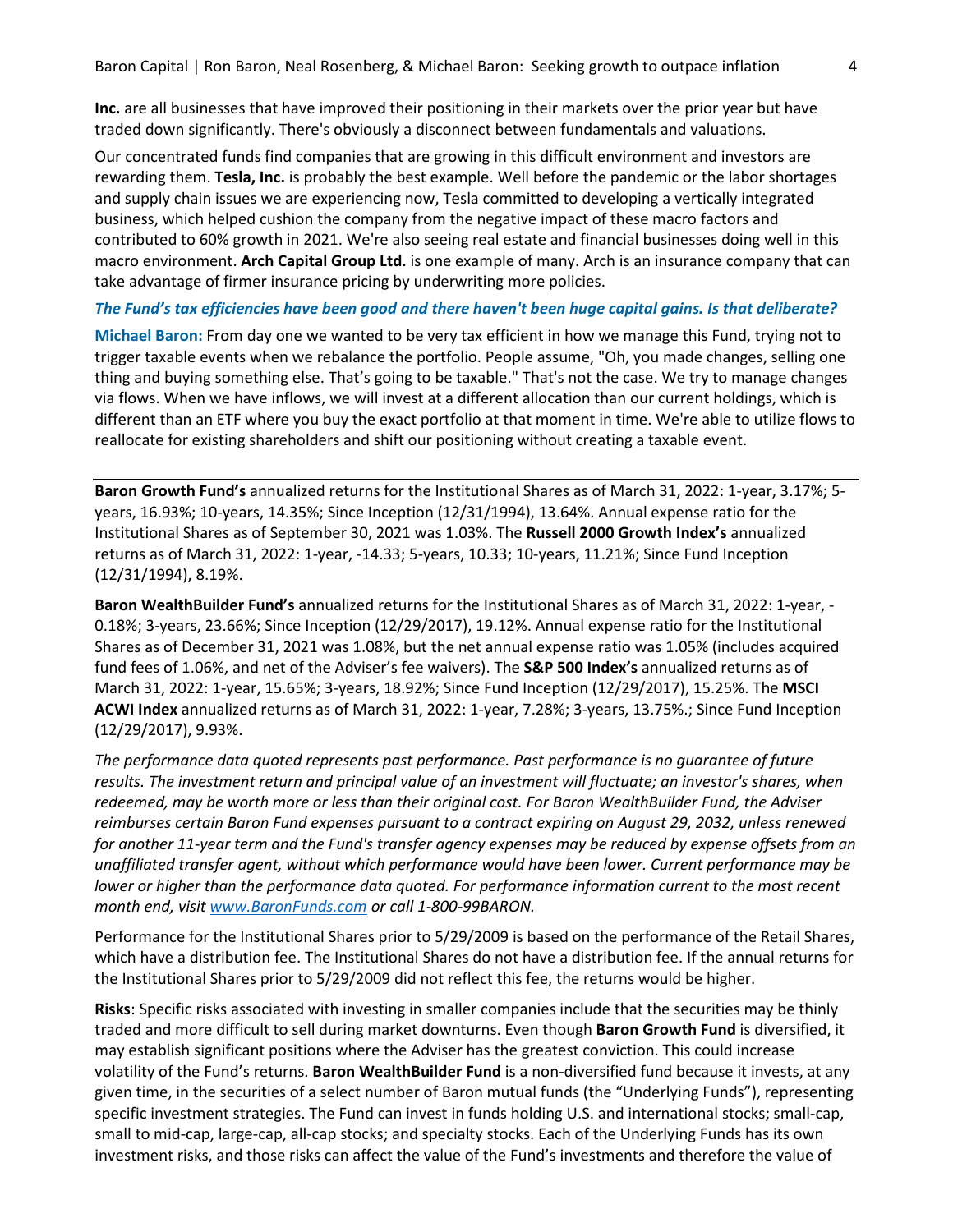the Fund's shares. To the extent that the Fund invests more of its assets in one Underlying Fund than in another, it will have greater exposure to the risks of that Underlying Fund. For further information regarding the investment risks of the Underlying Funds, please refer to the Underlying Funds' prospectus.

The discussion of market trends is not intended as advice to any person regarding the advisability of investing in any particular security. The views expressed in this document reflect those of the respective writer. Some of our comments are based on management expectations and are considered "forward-looking statements." Actual future results, however, may prove to be different from our expectations. Our views are a reflection of our best judgment at the time and are subject to change at any time based on market and other conditions and Baron has no obligation to update them.

**Baron Growth Fund portfolio holdings as a percentage of total investments as of March 31, 2022, for securities mentioned are as follows: FactSet Research Holdings, Inc**. – 6.3%; **IDEXX Laboratories, Inc.** – 4.3%; **Vail Resorts, Inc.** – 6.3%; **Trex Company, Inc.**- 1.2%; **Arch Capital Group Ltd.** – 5.4%.

Baron Growth Fund did not own **Snowflake, Inc., Zscaler, Inc., Adyen, Inc., Floor & Décor Holdings, Inc., SiteOne Landscape Supply, Inc.,** or **Tesla, Inc.** as of March 31, 2022.

| <b>Holding</b>                    | % Assets |
|-----------------------------------|----------|
| MSCI, Inc.                        | 9.9      |
| FactSet Research Systems, Inc.    | 6.3      |
| Vail Resorts, Inc.                | 6.3      |
| Gartner, Inc.                     | 5.6      |
| Arch Capital Group, Ltd.          | 5.4      |
| Choice Hotels International, Inc. | 5.2      |
| <b>IDEXX Laboratories, Inc.</b>   | 4.3      |
| <b>Bio-Techne Corporation</b>     | 4.3      |
| CoStar Group, Inc.                | 4.3      |
| ANSYS, Inc.                       | 4.1      |
| Total                             | 55.7     |

### **Baron Growth Fund Top 10 holdings as of March 31, 2022**

#### **Baron WealthBuilder Fund Top 10 holdings as of March 31, 2022**

| <b>Holding</b>                                        | % Assets |
|-------------------------------------------------------|----------|
| Baron Partners Fund - Institutional Shares            | 15.8     |
| Baron Growth Fund - Institutional Shares              | 13.2     |
| Baron Asset Fund - Institutional Shares               | 13.0     |
| Baron Small Cap Fund - Institutional Shares           | 12.1     |
| Baron Real Estate Fund - Institutional Shares         | 5.4      |
| Baron Focused Growth Fund - Institutional Shares      | 5.4      |
| Baron Global Advantage Fund - Institutional Shares    | 4.9      |
| Baron Opportunity Fund - Institutional Shares         | 4.9      |
| Baron Fifth Avenue Growth Fund - Institutional Shares | 4.7      |
| Baron Discovery Fund - Institutional Shares           | 4.6      |
| Total                                                 | 84.0     |

**Portfolio holdings are subject to change. Current and future portfolio holdings are subject to risk.**

**Diversification** cannot guarantee a profit or protect against loss.